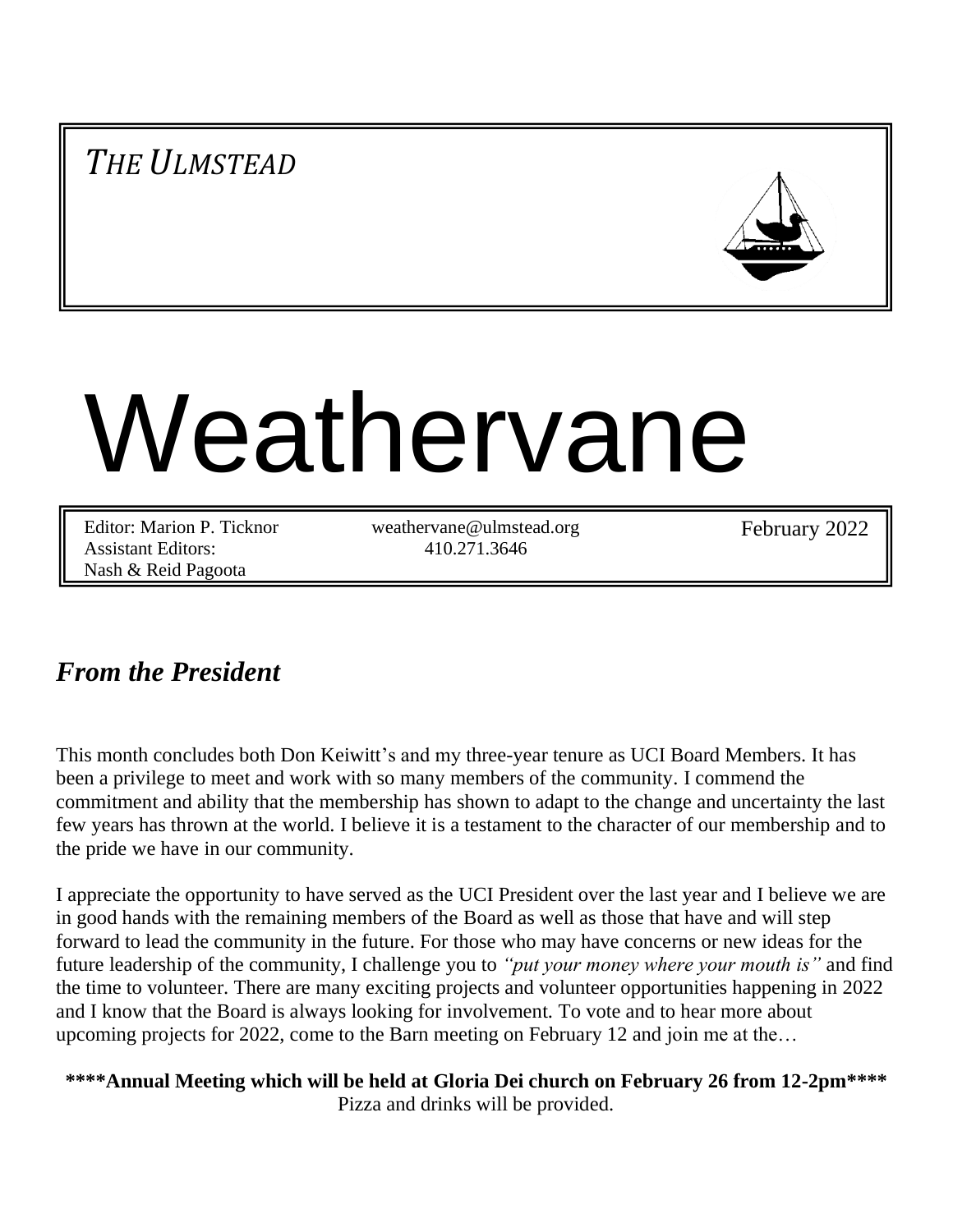Whether or not you will be able to attend, we encourage you to please fill out the proxy (included as the second-to-last page of the Weathervane), sign it, and mail it to UCI (P.O. Box 9754, Arnold, MD, 21012). Or drop off your signed proxy to UCI President Jon Lane (see UCI Directory or paper version for address) authorizing him to vote on your behalf or leave it with any Board Member. Appointment of a proxy does not preclude you from attending the UCI meeting and voting in person. If you appoint a proxy and attend the Meeting in person, your proxy appointment will automatically be terminated.

Some important items to communicate to prepare for the General Meeting:

- Please make sure to get your proxy vote delivered. This is important... we need a quorum to elect new Board members and besides, you want your voice to be heard!
- Two UCI Board Members will be outgoing. If there is anyone who would like to volunteer to serve on the Board, please email the current Board at (**board@ulmstead.com**) before the General Meeting on 2/26 so we can set aside time for you to say a few words at the meeting. Board Members typically serve three-year terms.
- Also, by now most of you have paid your UCI annual dues. If you forgot, by this time they are past due. Please make sure to get your dues in to our Treasurer as soon as possible, because you must be a member in good standing in order to vote at the Annual Meeting. If you are having trouble finding your invoice or need to update your email address, please message accountingsupport@ulmstead.org.

Along with all the remaining Board members, I want to thank community members whose service deserves recognition as they have been exemplary members of the community during my tenure on the Board.

- **The Membership Department: Kathy Pruissen, Mandy Panetta, Marion Ticknor, Lynne Andrews, EG Gipple, The Welcoming Committee and the Weathervane Distribution Volunteers.** These unsung heroes of the community put an incredible amount of time in behind the scenes to help administer the publications, notices, website, and general membership needs of the community. Please take the time to thank them when you see them in the community.
- **Bert Kelly:** Bert is retiring as treasurer after the February annual meeting. Bert has been an integral part of the operation of the Board and the community during his service. We wish him well in his future endeavors and look forward to seeing him out in the community.
- 4<sup>th</sup> of July Parade and Picnic Crew: Kevin Gattie and Mike Duvall will be stepping down from the  $4<sup>th</sup>$  of July event this year. They have run a fantastic event every year which continues to be a focal point of UCI's summer activities. Please reach out to the Board if you are interested in stepping in and helping carry this tradition forward.

To the UCI departments heads, department assistants, social activity leads, and to everyone that helps in any facet at community events, thank you. You make this place great.

In the words of the late great Kobe Bryant at the end of his NBA retirement speech, "Mamba Out…."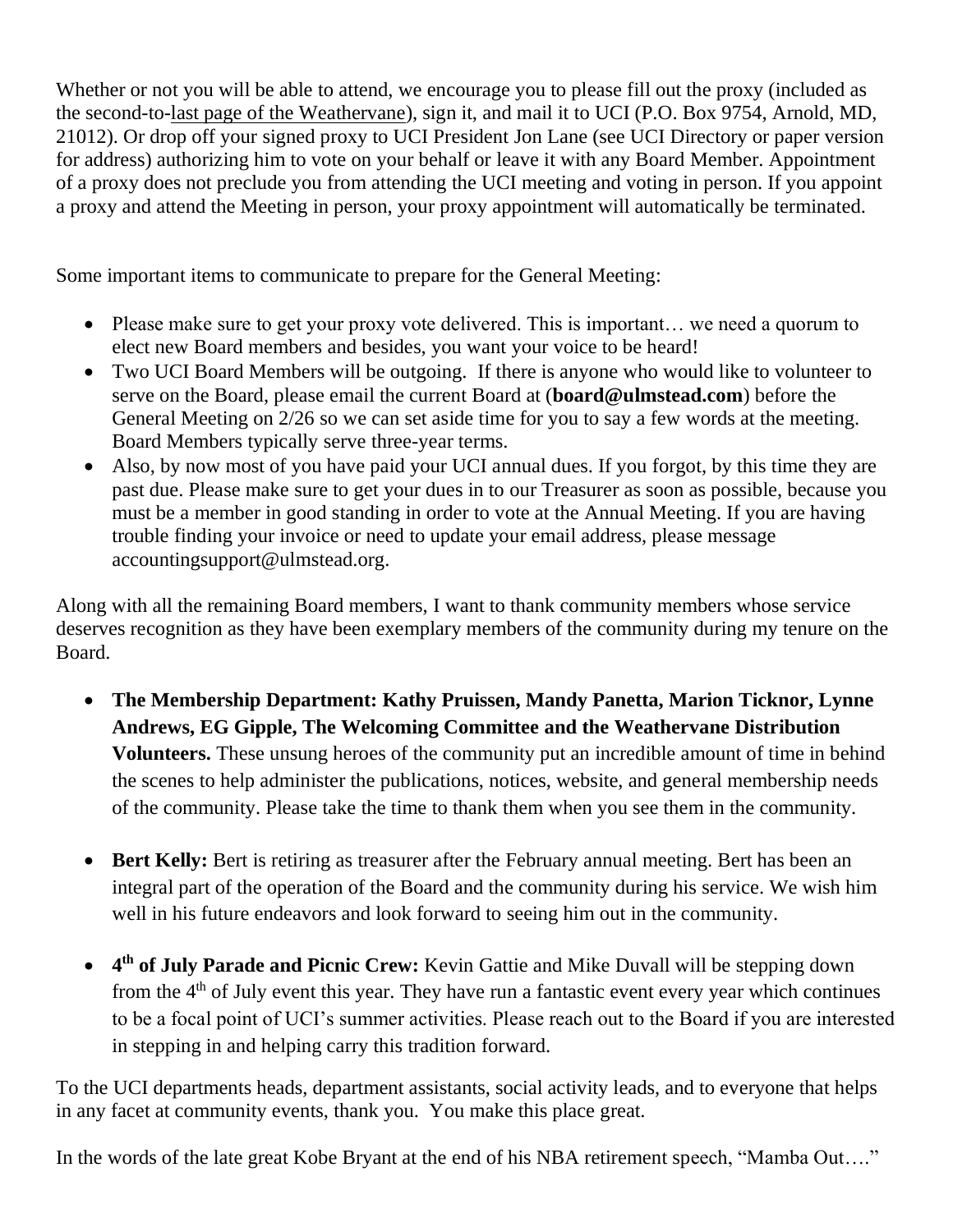# **UCI DEPARTMENTS AND ACTIVITIES**

# **BARN**

Hello UCI!

We have received all the information and the feasibility study on the barn property is now complete. At this time, we would like to present our findings to the community. We will be holding a meeting/presentation at Gloria Dei on College Parkway on **February 12, at 11:00 AM**. I wanted to make sure we got this in ahead of the Annual Meeting being held on February 26th. With Presidents Day weekend also in the way, this was what fit the schedule best, so I hope you can make it.

As a reminder, we are just presenting details of the study and no decisions are being made at this time. I have created a link for the barn on the website in the members only section where I will post the presentation documents after our meeting for anyone who cannot make it and would like to have a look at some of the details. Subsequently, we will be looking to gather feedback from UCI members to help us decide what we will actually do with the barn and property.

Thanks and looking forward to seeing everyone in a couple of weeks!

Bryan Murray Barn@ulmstead.org

## **MEMBERSHIP**

**See paper version.**

# **NAUTICAL**

Slip selection, the official start of Ulmstead's boating season, will be held on Saturday March 12, 2022 at 9:30 am on the barn parking lot. Residents will receive the 2022 Slip Selection package by email and it will also be available on the UCI website by March 1. See you there!

Bill Zichos, UCI Nautical Dockmaster@ulmstead.org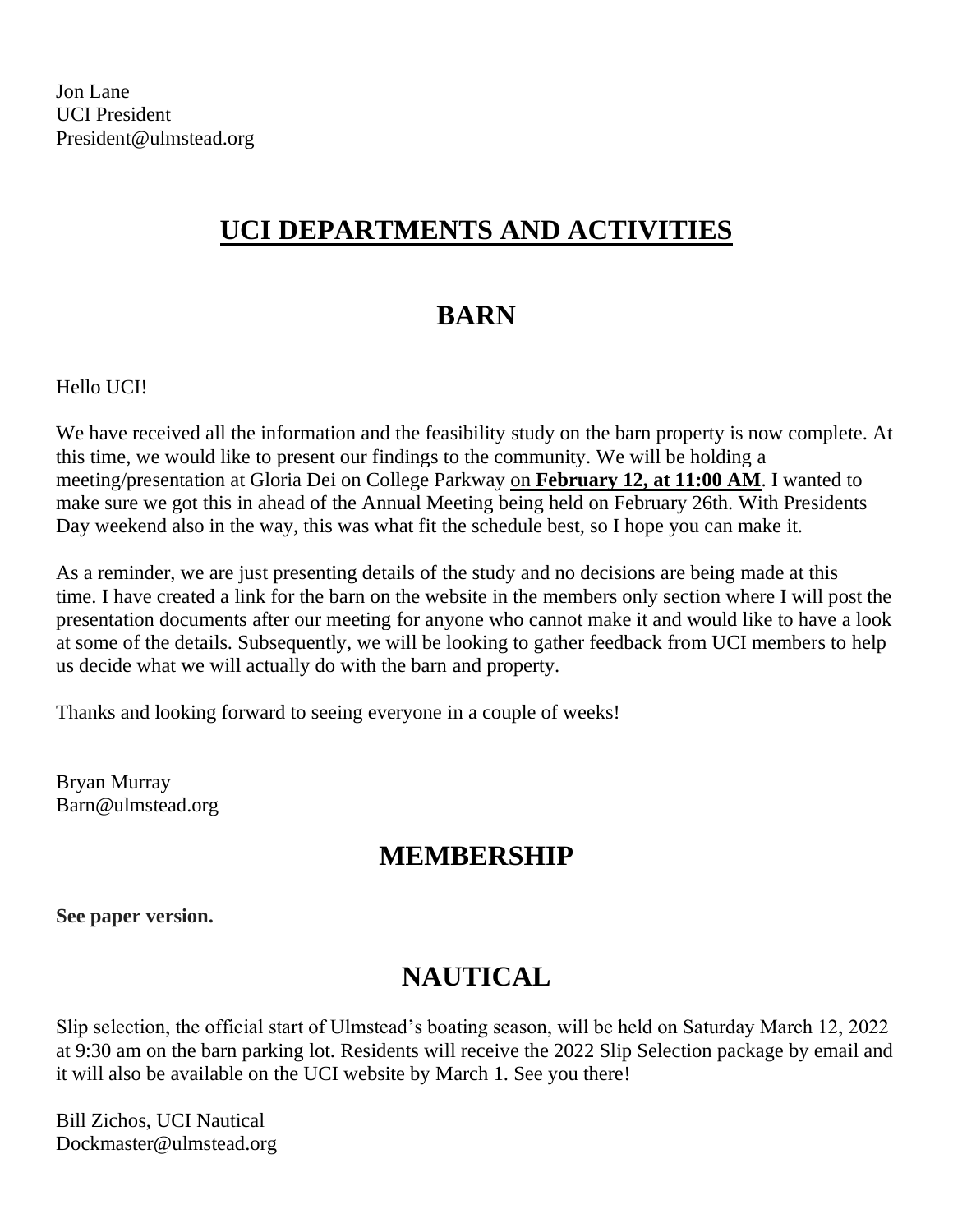# **SOCIAL**

**Ladies' Wine & Cheese** Friday, February 25 Look for more information in Ulmstead emails!



## **TENNIS**

I know there is snow on the ground, but spring is just around the corner…. which means we can play tennis and pickle ball without our winter coats on! Below are some updates on the Ulmstead Courts.

Based on the budget vote back in the fall, the court club dues will be increased from \$150 to \$200. While we have all enjoyed the dues being \$150 for several years, given the improvements that we have planned for the courts the increase is necessary.

- Dues are due May  $1<sup>st</sup>$  please make checks payable to UCI and drop them off in Stephanie Pagoota's mailbox at (see UCI Directory or paper version for address).
- After May  $1<sup>st</sup>$ , there will be a \$25 late fee assessed.
- We will continue to use Court Reserve as our member system, and court reservation system.

We have several repair projects planned for 2022:

• First up is addressing the leaning center light pole – It will be coming down, once down an assessment of the subsurface will done to determine next steps.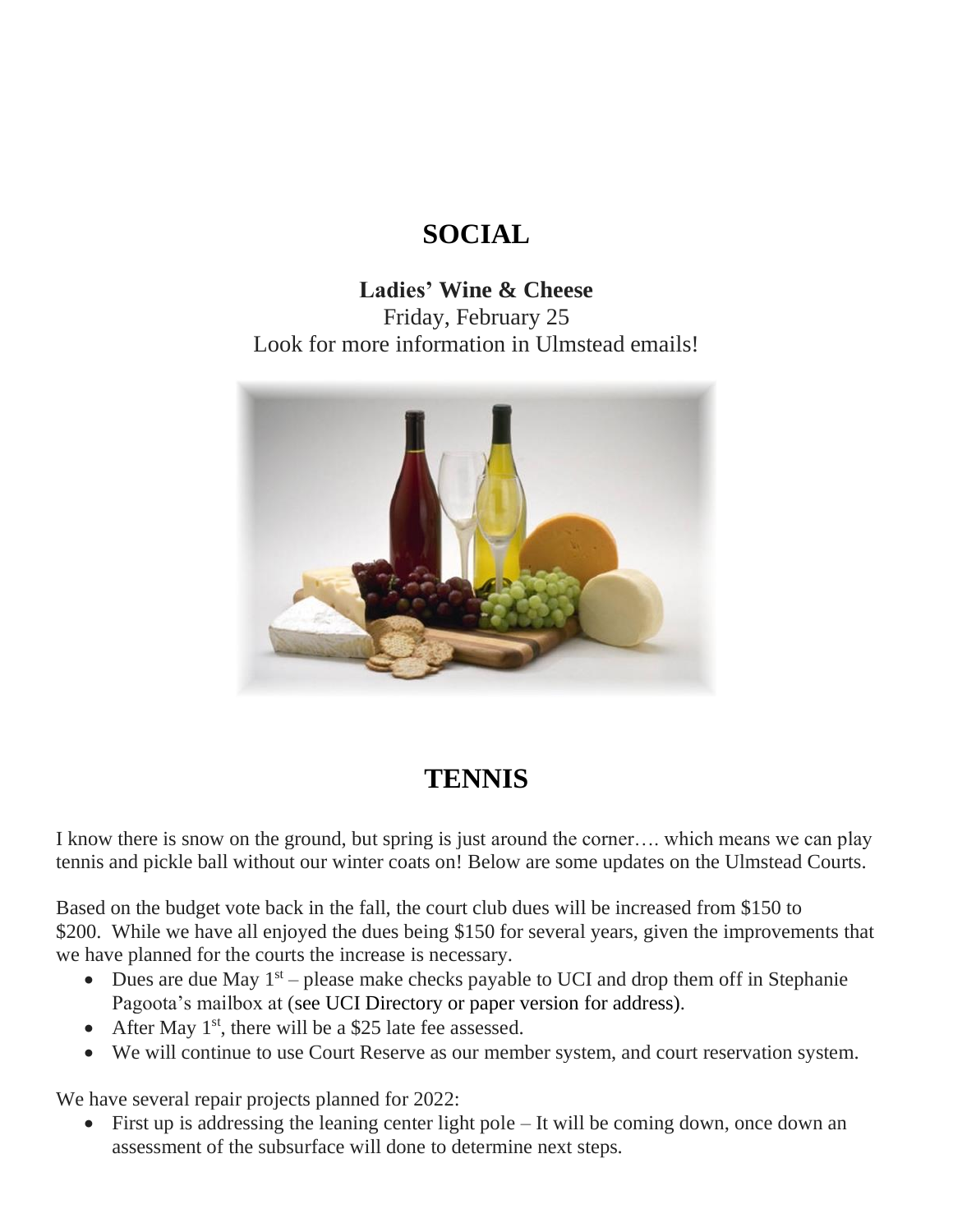• In March/April, we have tentatively scheduled the court resurfacing, and we will be relining the courts to create six pickle ball courts with six portable pickle ball nets, and we will address the nets, net straps, and net posts at that time.

If you have any questions, please send your inquiries to tennis@ulmstead.org

# **ANNOUNCEMENTS**

## **Join Scouts**

Would you like to go camping, learn new skills, make new friends, and have fun? Our Troop is meeting OUTDOORS at Anne Arundel Fish and Game Club Sunday afternoons at 3:00. The Scouts have the opportunity to participate in shooting sports at our meetings. We have weekend camping trips every month, plus a one-week Summer Camp. Come check us out! You can join even if you never were a Cub Scout. Also, we are still collecting worn out flags for a patriotic flag retirement ceremony. Contact **Mike Allen** for information at 410-919-8487.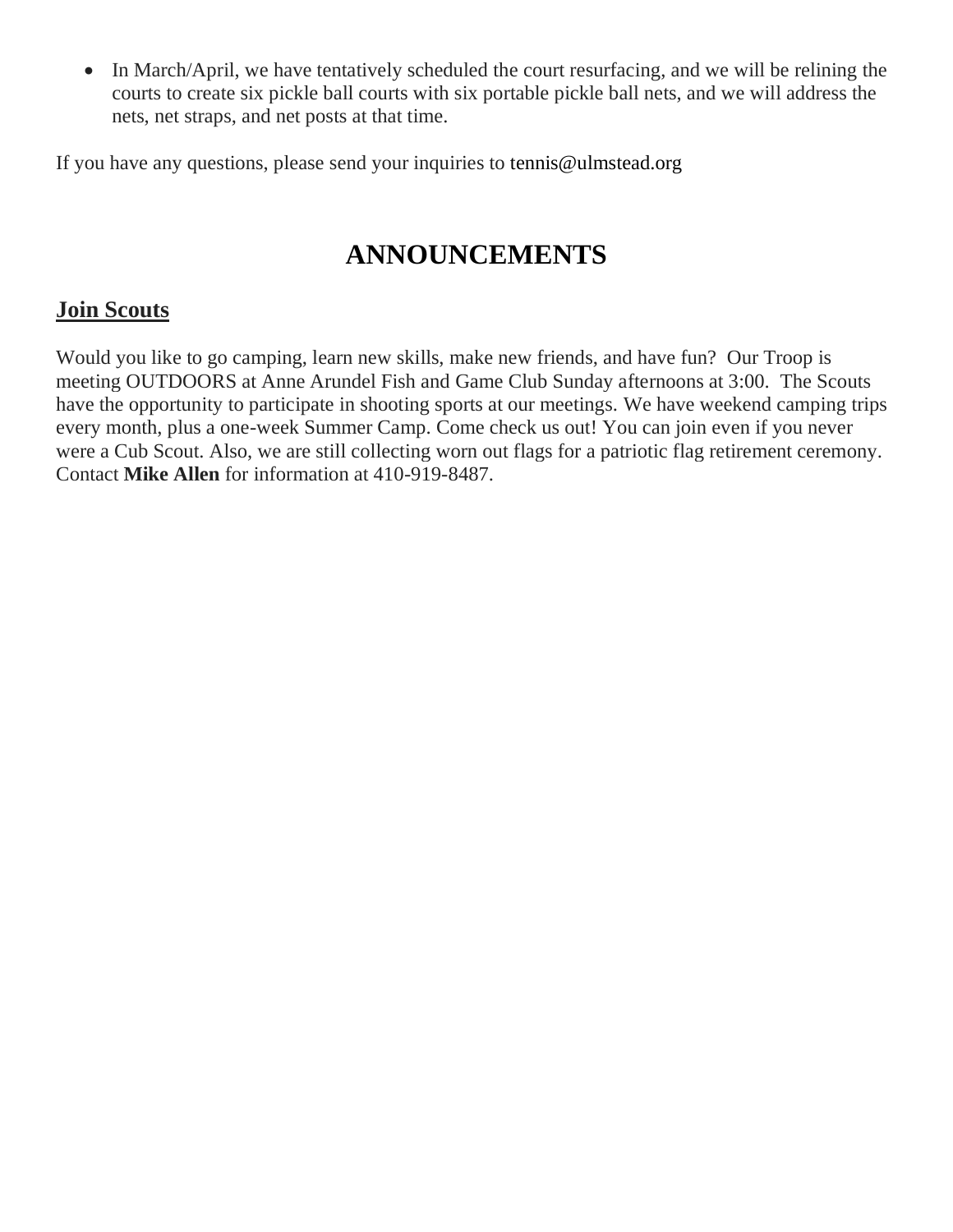## **UCI OFFICERS AND VOLUNTEERS**

**www.ulmstead.org**

*Please email any changes / updates to Weathervane@Ulmstead.org and Membership@Ulmstead.org. Thanks!*

Treasurer Bert Kelly Assistant Treasurer Renee Kelly

UCI Board of Directors Jon Lane – President/Nautical  *and liaison roles* Mike Sawyer – Vice President/Security Marina Anglim – Membership/Tennis Don Kiewitt – Beach Colin "Dino" Lynch – Pool/Scenic Bryan Murray – Barn Secretary Colin Robertson

## **DEPARTMENTS & ACTIVITIES**

Barn Department Chris Barron

Beach & Shore Department Vin Hardick Reservations Ginny Vernick<br>
Denartment Bill Zichos Nautical Department Dock Party Jessica Lane Scenic Department *Vacant* Ball Field Bob Svehlak Beautification Michelle Mahan Security Department Bob Ammon Tennis Department Stephanie Pagoota Maintenance Mark Overton

Social Activities Department *Vacant* Senior Activities B. Myers, P. Konrad Adult/Family Events Spring into Summer Membership Dept<br>July 4th Parade & Picnic Mike Duyall July 4th Parade & Picnic Mike Duvall Fishing Tournament Ladies Wine & Cheese Gillian Duvall Fall Camp-out Rob Hooper Guy's Beer & Brats Scott Glubke Wings, Chili, Homebrew Chris Brett Children Weekly Playgroup Anne Lynch Spring Party *Vacant* Autumn Party<br>
Christmas<br>
Kathy Vavr

Membership Department Kathy Pruissen Bumper Stickers Lynne Andrews<br>Welcoming Mary Jo Powers, Webmaster **EG Gipple Community Emails** Mandy Panetta<br>
Weathervane Editor Marion Ticknor Weathervane Editor

Reservations Elizabeth Manicchia & Kathie Cosgrove

Kathy Vavrina

Mary Jo Powers, Ann Albrecht, Tracy Seybert

#### **INDEPENDENT ORGANIZATIONS**

#### **ULMSTEAD SWIM CLUB**

https://sites.google.com/a/ulmstead.org/ulmstead-pool/

President Mike Duvall Vice President Sharman Devaney Secretary Tracy Seybert Membership Lisa Gattie Treasurer Jenny Hardgrave Maintenance Mark Dupcak Social Corey Green & Trish Brett<br>
Member at Large Kerri Sodero Member at Large UCI Board Liaison Colin "Dino" Lynch<br>Swim Team Liaison Suzanne Vaaler Swim Team Liaison

#### **SWIM CLUB QUICK LINKS**

pool@ulmstead.org

### **SWIM TEAM**

www.UlmsteadSwimTeam.org Directors Karin Mottus & Ime Lewis Merchandise Marina Anglim Concessions Julie Brick & GASL League Rep Jerilyn Deitch Meet Manager (IT) Liz Norton Treasurer Laura Martino

Team Webmaster Hannah Goldstein Volunteers Coord Alli Smith Head Coach Colleen Winans Assistant Coaches Trevor Brinton Special Events Michelle Mahan

Courtney Dupcak

## **BOY SCOUT TROOP 835**

Scoutmaster Mike Allen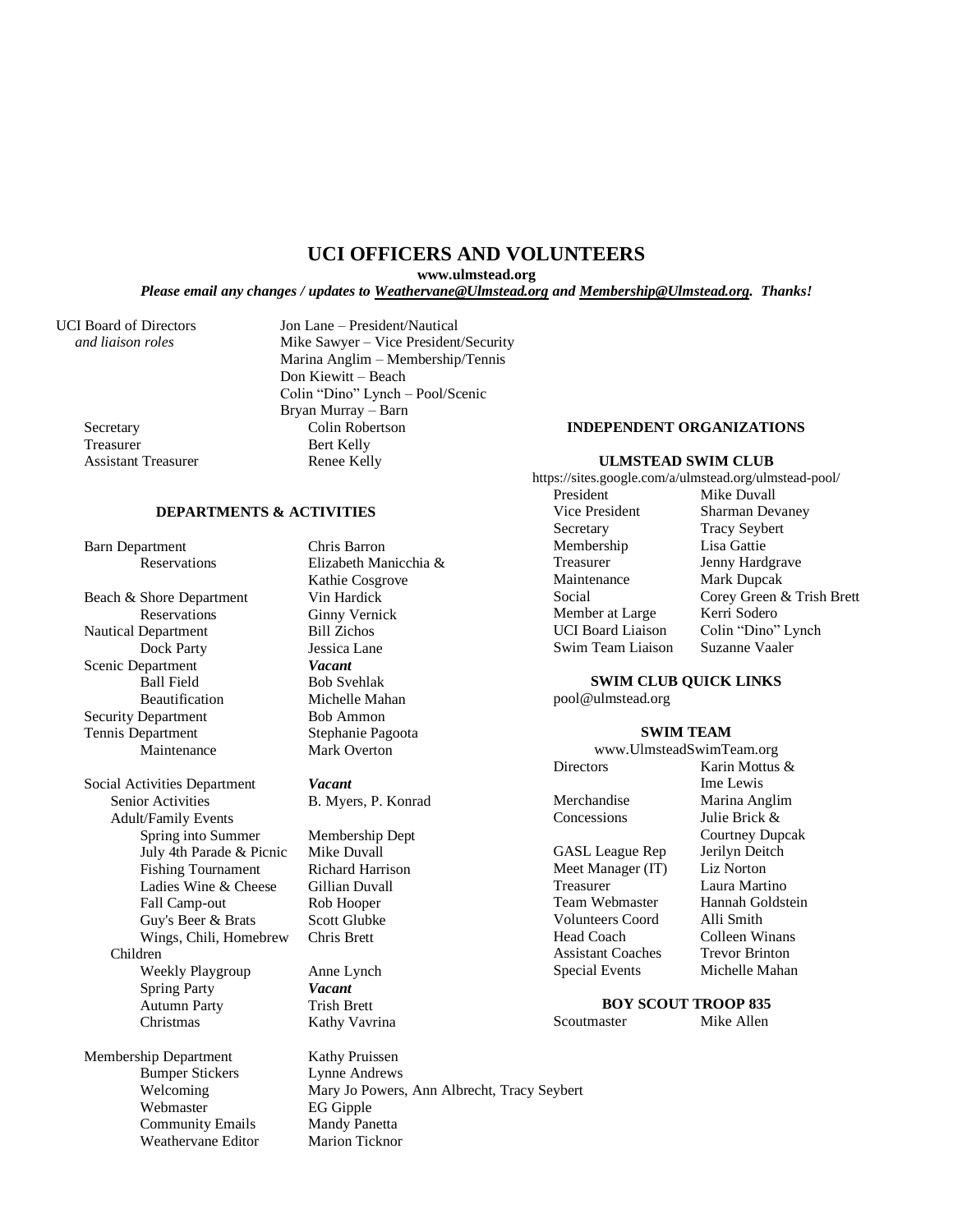Weathervane Distribution Mike Allen (manager), S. Allen, August, Abbey, Cooley, Daly, Davis, Delany, Deller, Fierstein, McCoun, McKees, Root, Weiss, Wildt

## **EMAIL QUICK LINKS**

Board@ulmstead.org President@ulmstead.org Secretary@ulmstead.org Treasurer@ulmstead.org Security@ulmstead.org DockMaster@ulmstead.org Barn@ulmstead.org Social@ulmstead.org Membership@ulmstead.org

News@ulmstead.org Weathervane@ulmstead.org Tennis@ulmstead.org

## **2022 UCI General ANNUAL Meeting – Saturday, February 26th, 12:00pm**

The UCI General Meeting will be held **Gloria Dei church on February 26 from 12-2pm.**

If you will not be able to attend, please fill out the **PROXY** below and give it to someone who will be attending to vote on your behalf. Or, drop off your signed proxy to UCI President Jon Lane (see UCI Directory or paper version for address) authorizing him to vote on your behalf, or leave it with any Board Member. You can also mail a signed copy in advance of the meeting to UCI at PO Box 9754, Arnold, MD 21012.

**\_\_\_\_\_\_\_\_\_\_\_\_\_\_\_\_\_\_\_\_\_\_\_\_\_\_\_\_\_\_\_\_\_\_\_\_\_\_\_\_\_\_\_\_\_\_\_\_\_\_\_\_\_\_\_\_\_\_\_\_\_\_\_\_\_\_\_\_\_\_\_\_\_\_\_\_\_\_**

UCI Annual Meeting Proxy for February 26th, 2022

 $I, \_\_$ 

live at  $\Box$ 

and I am a member in good standing of Ulmstead Club Inc. ("UCI"). I am unable to attend the UCI General Meeting on February 26th, 2022 and I authorize (check one)

 $\Box$ at this meeting.

 $\Box$  Jon Lane, UCI President, to vote on my behalf according to the recommendation of the UCI Board regarding all matters at this meeting.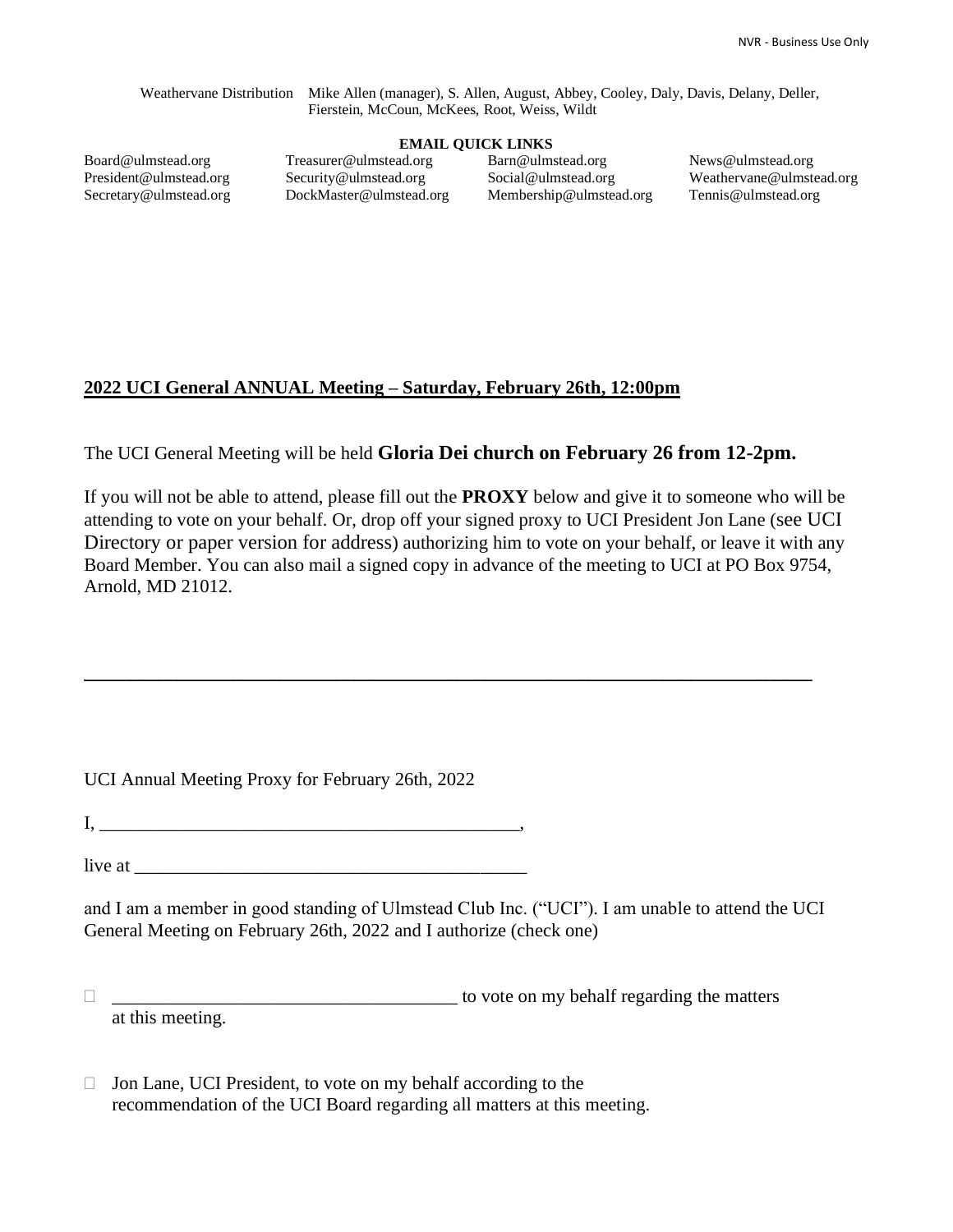\_\_\_\_\_\_\_\_\_\_\_\_\_\_\_\_\_\_\_\_\_\_\_\_\_\_\_\_\_\_\_\_\_\_\_\_\_ Signature of UCI Member in Good Standing